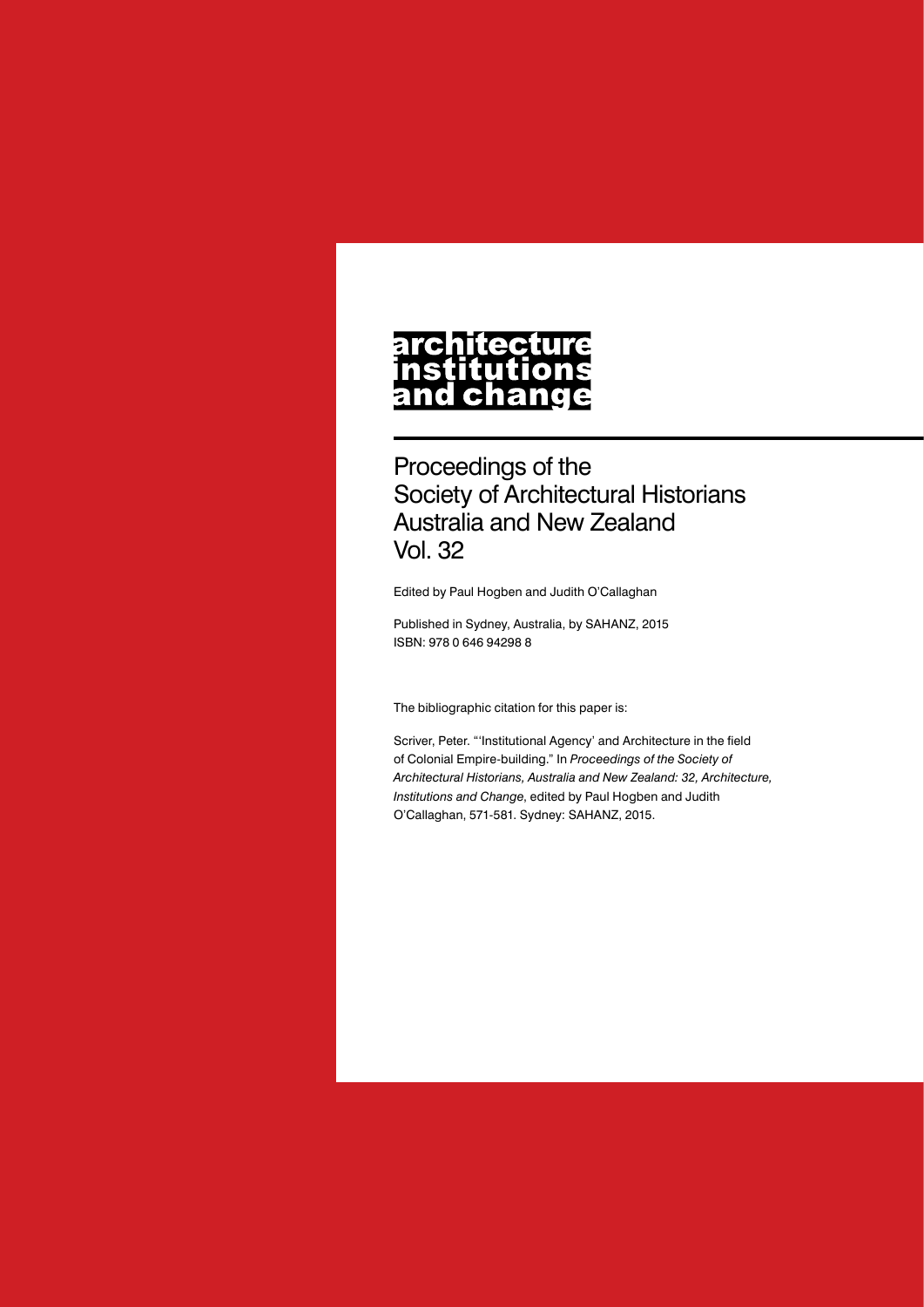## 'Institutional Agency' and Architecture in the field of Colonial Empire-building

*For many contemporary critics who railed against its technocratic yoke and the putative banality of the built environments it produced, the Public Works Department of British*  India seemed to embody the infernal apparatus of colonial power itself. But, is it *reasonable to regard an institution as an intentional agent in its own right? Challenging such assumptions, this paper attempts to sketch the outline of a more diffuse and necessarily historical account of specific institutionalised modes of production and reasoning in practice. It seeks to explain the architectural work attributed to a bureaucratic government institution as the production or 'position-takings' of position holders in at least two overlapping fields: on one hand, what the sociologist Pierre Bourdieu called a bureaucratic field within the meta-field of the colonial state: on the other hand, a field of production, broadly concerned with the technical development and construction of the built fabric of British India, in which compelling and even contradictory concerns with 'Architecture' constituted a 'sub-field of cultural production'.*

*Using Bourdieu's analytical tools to articulate relevant objects of architectural inquiry in the present case, what I hope to establish is the existence of a sub-field of cultural production in which individual members of the PWD were engaged, and with which the bureaucratic field constituted by the PWD had surprising affinities. Though dominated briefly by actual members of the architectural profession, this putative sub-field of cultural production also put some of the basic assumptions – the notion of professional autonomy in particular – and the boundaries of that profession at stake.*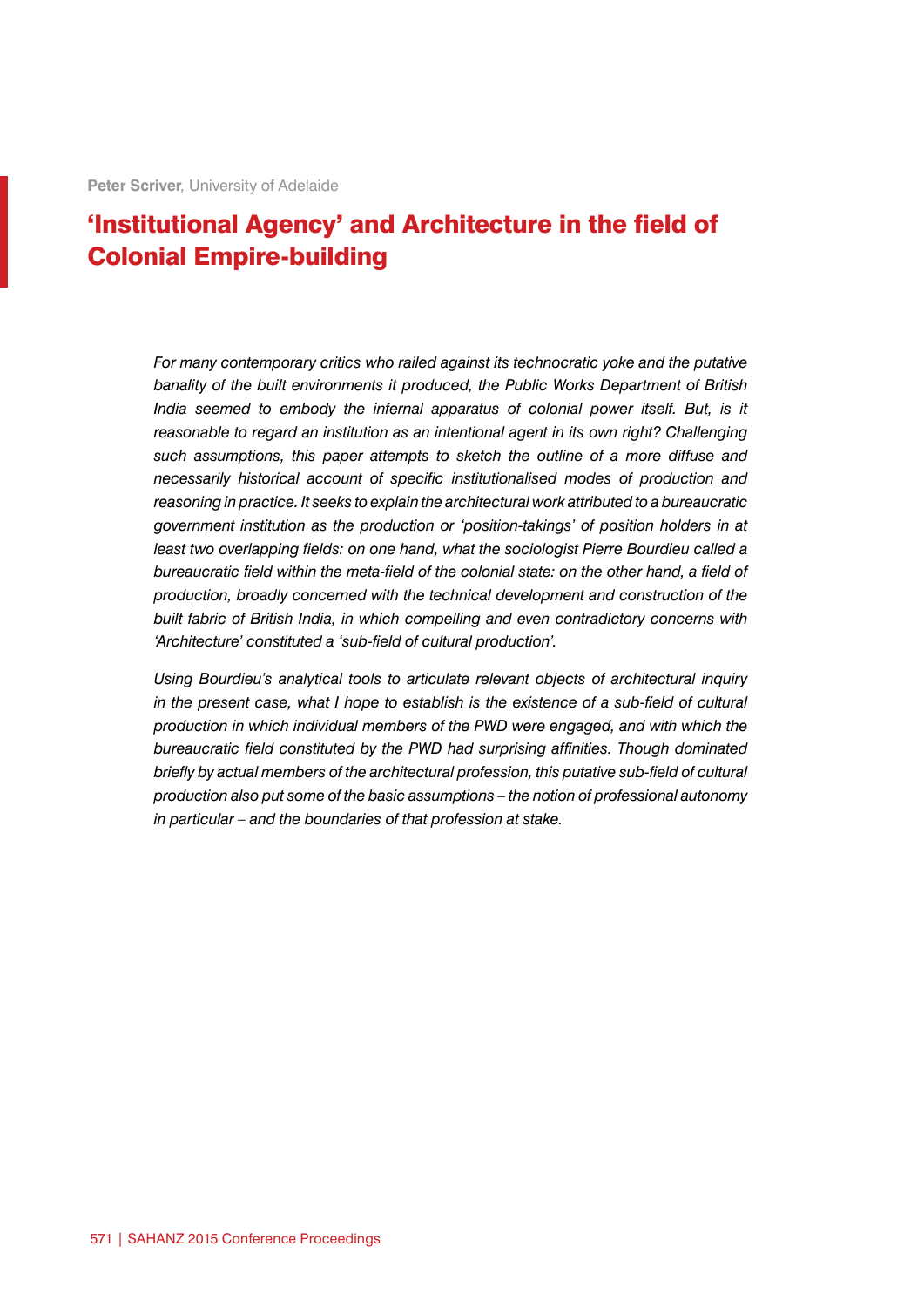

The Public Works Department (PWD) of British India was one of the most prolific building institutions in modern history. Embodied in the countless buildings it constructed, from palaces to humble sheds, it was also one of the most ubiquitous components of the colonial regime – together with the Indian Army – that manifested British power in India in the nineteenth and early twentieth centuries. However, whilst the extraordinary contributions to the architecture of colonial India by celebrated metropolitan consultants such as Edwin Lutyens and Herbert Baker have been relatively well studied,1 architectural historians have largely overlooked the far more substantial body of colonial-modern buildings that was built under the institutional agency of the PWD. Inordinately influenced by early polemical critiques, the few who have paused to consider it have tended to dismiss it peremptorily as the artistically debased output of mere bureaucratic production.<sup>2</sup> As one of the more passionate critics of the PWD in its day charged, the PWD was "a chartered anti-aesthetic society" that was relentlessly destroying the autonomous, crafts-based tradition of Indian architecture<sup>3</sup>

Undoubtedly, as I have discussed elsewhere in the context of a broader study of 'colonialmodernity' in the architecture and building culture of British India and Ceylon, logistical and cognitive economies exercised within this geographically distributed departmental system did indeed introduce radically new methods of design and procurement that effectively set Indian architecture on the course to modernism a century earlier than is generally assumed.4 But, incommensurable with the self-consciously individualist agency of 'modern masters' such as Le Corbusier and Louis Kahn, whose impact on modern architectural form and thinking in post-colonial India in the second half of the twentieth century can be reconstructed and assessed with relative precision, this earlier colonial institution on which I wish to focus here can hardly be objectified as a singular and intentional agent.

On a theoretical level, therefore, this paper considers the role of 'institutional' agencies in the design of architecture (as differentiated from 'individual' authors/agents), and how such intuitive but potentially reductive notions of agency might be better explained. Through a close, critical examination of the historical case of this prolific government department of works and buildings, the paper challenges the assumption that such institutions can be regarded as instrumental agents in their own right. This assumption is problematic, I argue, because it tends to discount the complexity and contingent nature of the phenomenon, reducing it to what, in a vulgar Foucauldian account, might be described as just the "infernal apparatus" of "power" itself where agency ultimately seems to rest with some higher, essentially metaphysical sort of "will".<sup>5</sup> Alternatively, what I will attempt to sketch and interpret here is the outline of a more diffuse and necessarily historical account of specific institutionalised modes of production and reasoning in practice.

Making heuristic use of some of the available extra-disciplinary tools for analysing institutionalised behaviours – specifically Pierre Bourdieu's sociological theories of '*the field*' and '*cultural production*' – my immediate objective is to alter the scope and reframe the focus of legitimate architectural inquiry in the present case. The paper thereby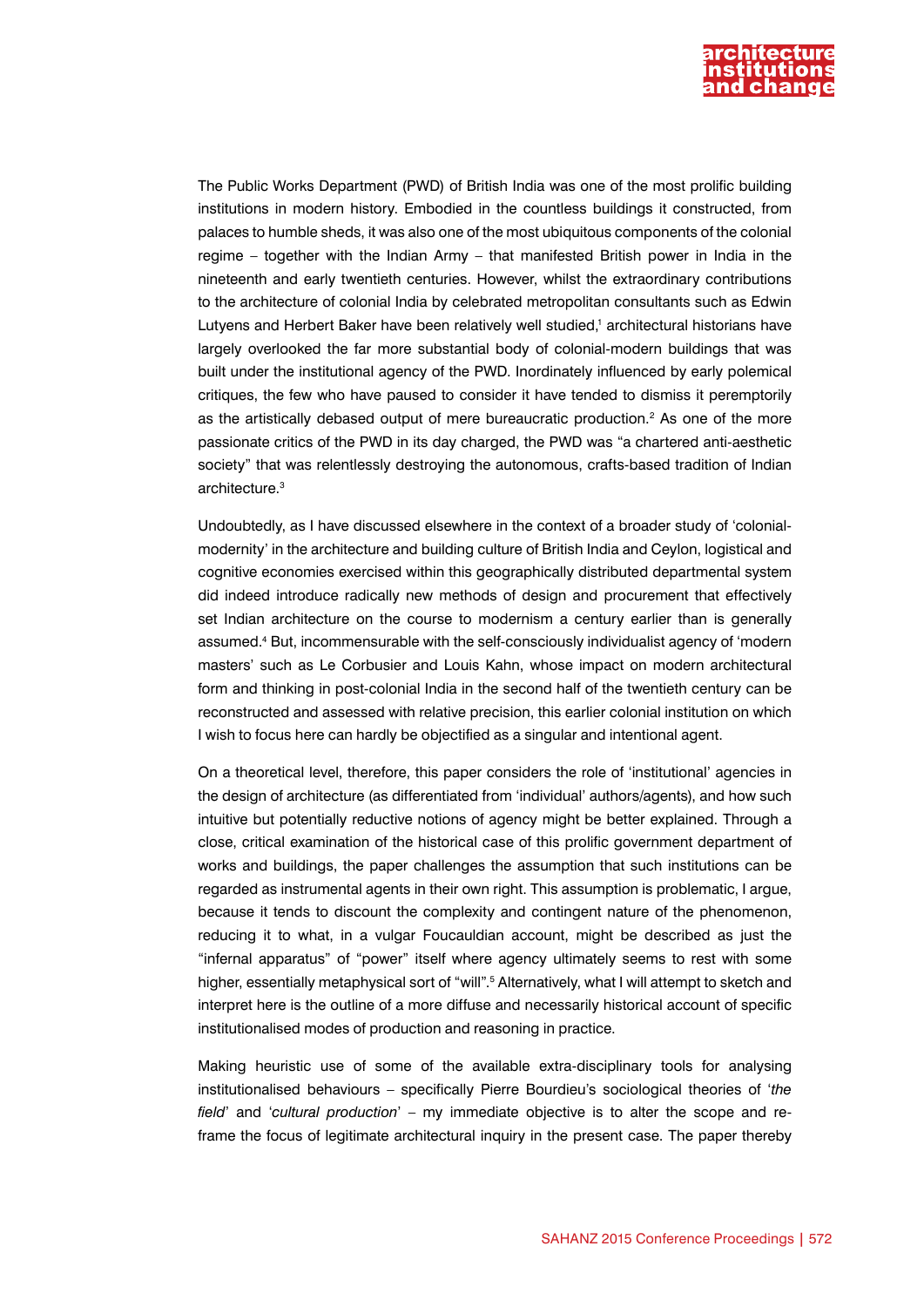seeks to explain the architectural work attributed to this institutional agency as evidence of a bureaucratically objectified framework of practices and dispositions, engaged within multiple relational structures or '*fields*', in and through which individual human agents acted with varying degrees of complicity and engagement.

In what follows, I will first very briefly outline aspects of Bourdieu's field schema pertinent to the present exposition. I will then describe the building scene associated with the ubiquitous PWD system, and how, specifically, this scene could be interpreted as a '*field*'. In the final section I consider how a relatively autonomous *sub-field of cultural production* concerned specifically with questions of 'Architecture' structured relations between agents operating not only within the *bureaucratic field* of the PWD, but in external resistance to the PWD as well, within the larger *field of colonial empire building*.

#### **'fields'**

Among many who have considered the applicability of Bourdieu's thought to architectural history and theory, Helen Lipstadt has been perhaps the most rigorous. A *field*, as Lipstadt explains, is "a structural configuration or space of objective relations between both *positions* and *position-takings*, and each other."6 Crucial to understanding how this seemingly imprecise but very particular concept could represent a bureaucratic space of practice is Bourdieu's emphasis on "struggle" and "historicity" as the essential dynamics that constitute a *field* in space and time, as opposed to a fixed or static set of social relationships.7 As an immanent, relational structure that is never fully objectified in institutional form, it is the *position takings* (or "moves") of the different players in a *field* that reveal the nature of its specific stakes and the extent or limits of its interests. The game-like struggle for dominance of players within a field tends, therefore, to be a struggle for authority over the *field* itself by which the existing boundaries can be secured or altered to better insure the sustainable reproduction of the dominant player's authority.<sup>8</sup>

A paradigm case of this struggle for field domination is the historical struggle by which Bourdieu explains the genesis of "the state". In Bourdieu's terms, the colonial state of British India, for example, was an ensemble of fields (or '*meta-field*') constituted through the concentration of different types of capital and their respective fields – such as the Army, and the colonial political, and civil services – each of which vied with each other for dominance in the balance of power they shared over the policies and symbolic identity of the state.<sup>9</sup> With time, this symbolic capital of the state was partially bureaucratised, in both externalised institutional forms and internal cognitive forms structured through schooling and social behaviour, which gave rise to what Bourdieu calls the "*bureaucratic field*". The colonial state of British India, as it had matured by the late nineteenth century, was a prime example of such a bureaucratised social space, and the ensemble of discrete *bureaucratic fields* that operated across it, not least the Public Works Department.

A "*field of cultural production*", in Bourdieu's sense, is the locus of struggle for authority gained through the monopoly of the cultural capital specific to it.10 But the specific nature of such cultural capital – "architectural art" and its appreciation in the context of colonial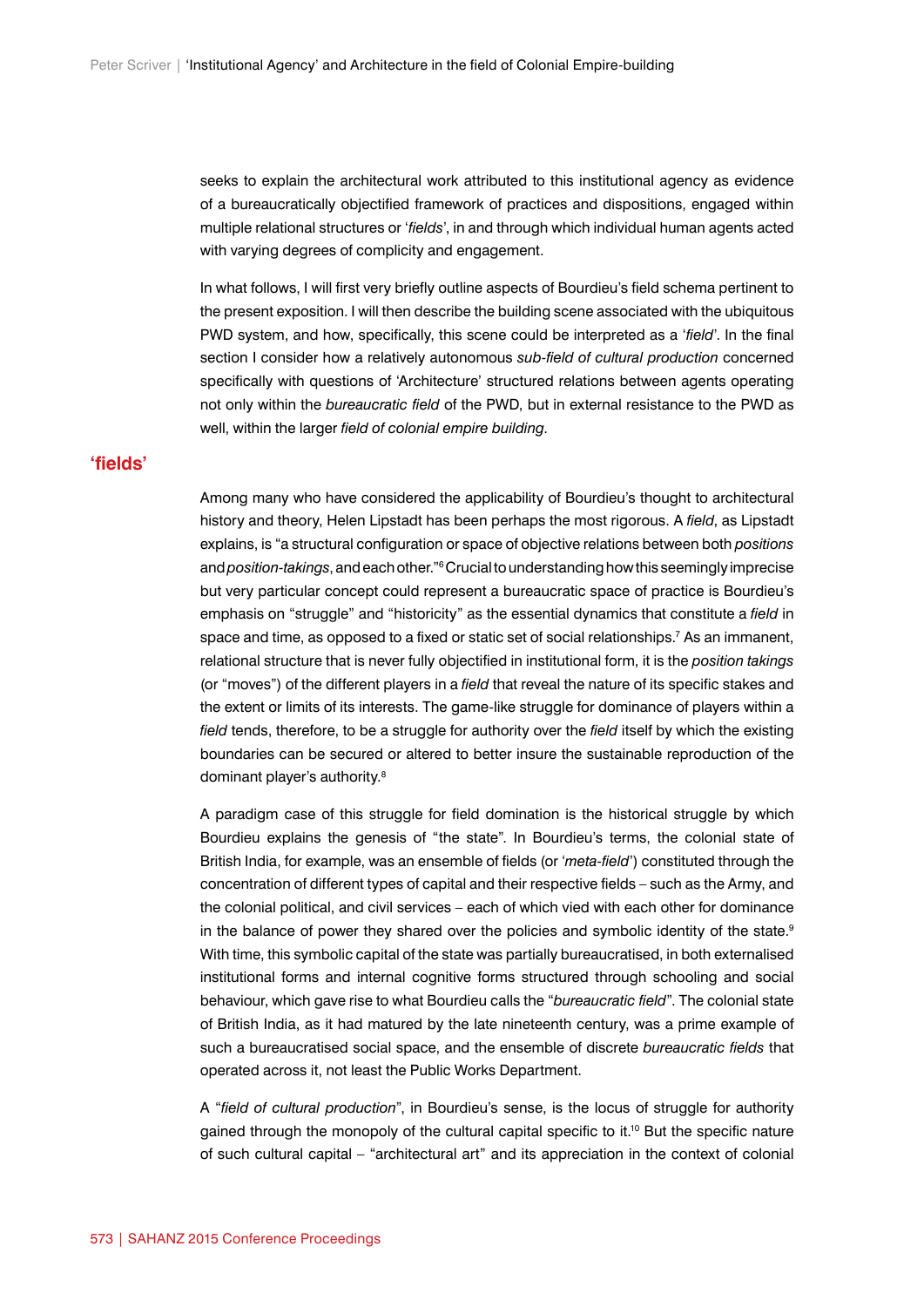

empire-building, in the case in question – distinguishes this particular type of field from others through its relative autonomy from material or political motivation: that is, its essential "disinterestedness". As we shall see, a comparable disinterestedness is a distinguishing characteristic of the bureaucratic field as well.

#### **The Public Works Department and the field of colonial empire-building**

Along with the Army, the Public Works Department of British India was among the most powerful, extensive and objective manifestations of colonial administration and agency in India. As the technical branch of government, the PWD was almost solely responsible for producing the panoply of utilitarian buildings and infrastructure, including all military and government buildings, ports, railways, roads and irrigation works through which both the coercive and constructive power of the colonial state was materially embodied and objectified. The PWD was also the supervisory authority for the production of all official architectural projects. Although architectural designs for monumental public buildings were often commissioned outside the department, a substantial range of public buildings was also designed in-house.

As a bureaucratic organisation, the PWD had its origins in the Military Works Board of the British East India Company administration, the de facto colonial government of India before the British Parliament formally assumed direct control under Crown rule, in 1858. Military engineers therefore dominated the executive hierarchy of that civil department from its inception. Though challenged by growing numbers of civil engineers and, eventually, registered architects as well, the military engineers continued to dominate the PWD through to the end of the nineteenth century by which time their parent organisation, the Royal Engineers Corps, was redirecting its resources to other less stable corners of the global British Empire.

The formalisation of colonial rule in 1858 had been precipitated by a bloody popular revolt that swept across much of northern and central India in the previous year exposing the fragility and inconsistencies in governance of the *ad hoc* 'Company' regime, not to mention its inherent iniquity. In the years immediately following the forceful suppression of the revolt, the rapidly augmenting new PWD system that emanated from the recently reformed 'supreme' (or central) Government of India based in Calcutta was therefore to play the leading role in a conscious new policy of pacification and appeasement through the building of modern public works and amenities. The PWD was thereby instrumental in efforts to consolidate and rationalise the Indian subcontinent as a colonial-modern state, at least in its spatial and technological dimensions. Politically and culturally, colonial India remained a complex matrix of profound and always potentially volatile differences.

Through the most dynamic period of new construction and development in the years immediately following the Revolt, the distinctive norms and forms of the everyday built environment of colonial India were rationalised by the PWD engineers and methodically codified in a bureaucratic system of design standards and procedures.11 But by the late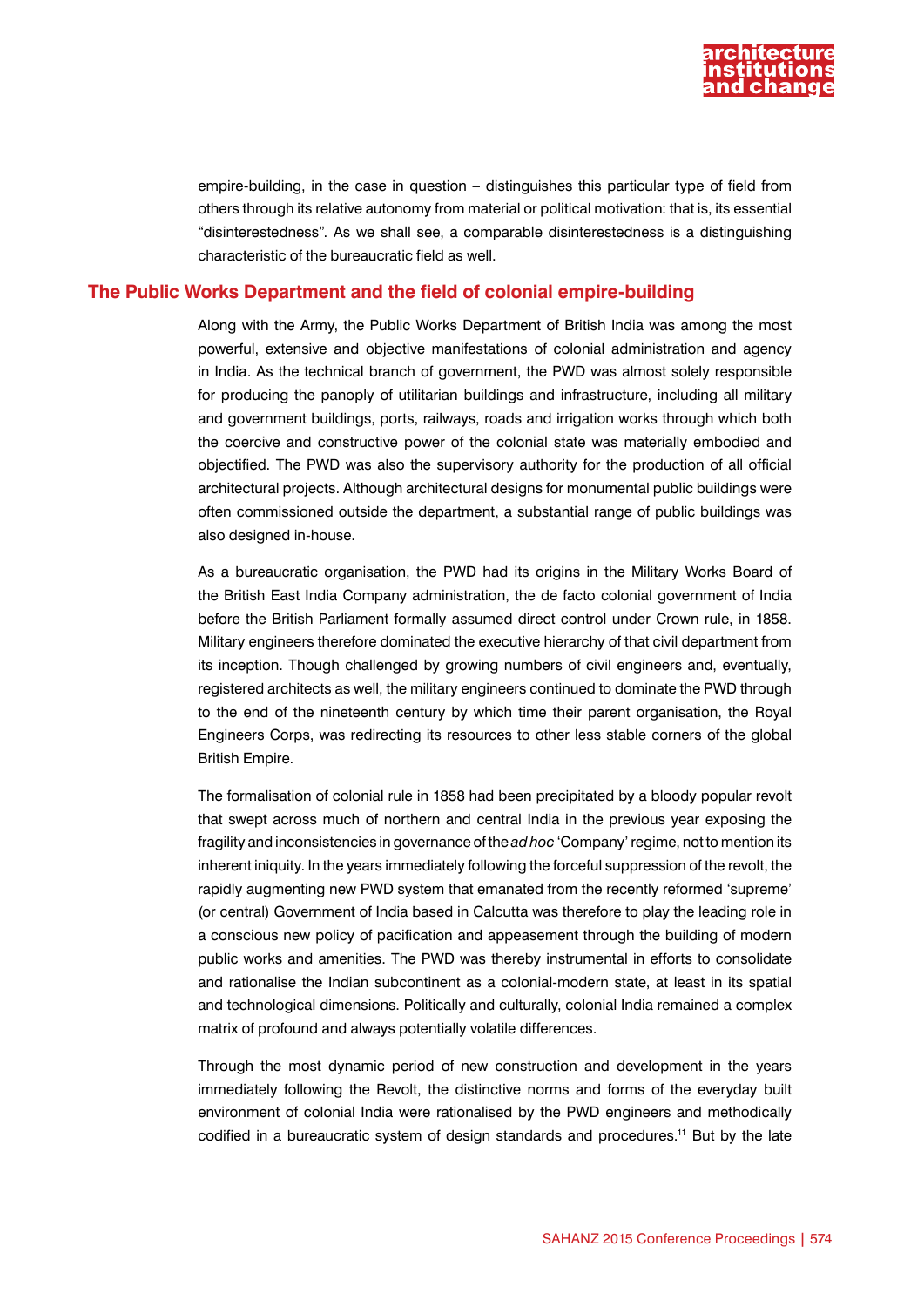nineteenth century, what had initially been employed in this immanent PWD system as merely provisional, heuristic design and construction strategies to meet major building requirements in the short-term had become an increasingly rigid and constraining frame of design thinking. As one eminent member of the department's dominant engineering fraternity argued in defense of this utilitarian approach, however, it was indicative not merely of a certain discipline but a distinct disinterestedness as well:

… if there are cheap and ugly box-like buildings, we have to remember that there is another aspect to the case. If the British had acted like the Moguls, they would have built great cathedrals and other monuments to their glory at the cost of the blood and tears of a conquered people; but they worshipped in cheap, barn-like churches, they lived in cheap houses, and worked in cheap offices, and for the benefit of the people they spent money in other ways …12

This tidbit of the revealing debate that arose from the intermittent struggle within the bureaucratic field of the PWD, between engineering and architectural criteria – as positiontakings of holders of competing positions – gives a good indication of the spectrum of possible outcomes at "stake", and the compelling sense of investment in that field of the PWD engineers in particular. The quoted passage also gives us some indication of the deep-seated presuppositions of English Utilitarianism that underpinned their agency, and their unquestioned "belief in the game" of colonial development and service.13 As noted earlier, one of the distinctive characteristics of the *bureaucratic field*, as with *fields of cultural production*, is the disavowal of interest.14 Implicit in this defense of the frugality of typical PWD building designs was a claim of disinterested public service. This was a recurring stance by which the military engineers struggled to maintain their established dominance within the *bureaucratic field* of the PWD and, in turn, the dominance of the department in the *field of colonial empire building*. The latter was the actual building scene of British India. As a field, it was constituted by the struggle not only to design and construct the infrastructure and buildings of the colonial state, but to define the criteria and control the scope of what was required. In this bounded, game-like sense however, it also functioned as a "field of opportunity" (in the colloquial terms of business) for surplus market-seeking building professionals of the imperial core, in which each professional group struggled for domination and the opportunity, thereby, to expand and consolidate their respective professional empires on the colonial frontier. Backed by the symbolic and cultural capitals furnished by metropolitan professional institutes, and elite professional schooling in the case of the Royal (military) Engineers, dominance in the PWD hierarchy granted power over other competing professions that were directly invested in this field, and the potential to sustain and *reproduce* that advantageous state of play.

Although civil engineers, rather than architects, mounted by far the more serious challenge to the historical dominance of military engineers in this *field of colonial empire building,* the debate over 'architecture' and the PWD was an indicative *field effect* of the particular combination of dispositions and strategies with which the military engineers struggled to sustain their authority. Rather than proscribing their rivals, however, this strategy consisted in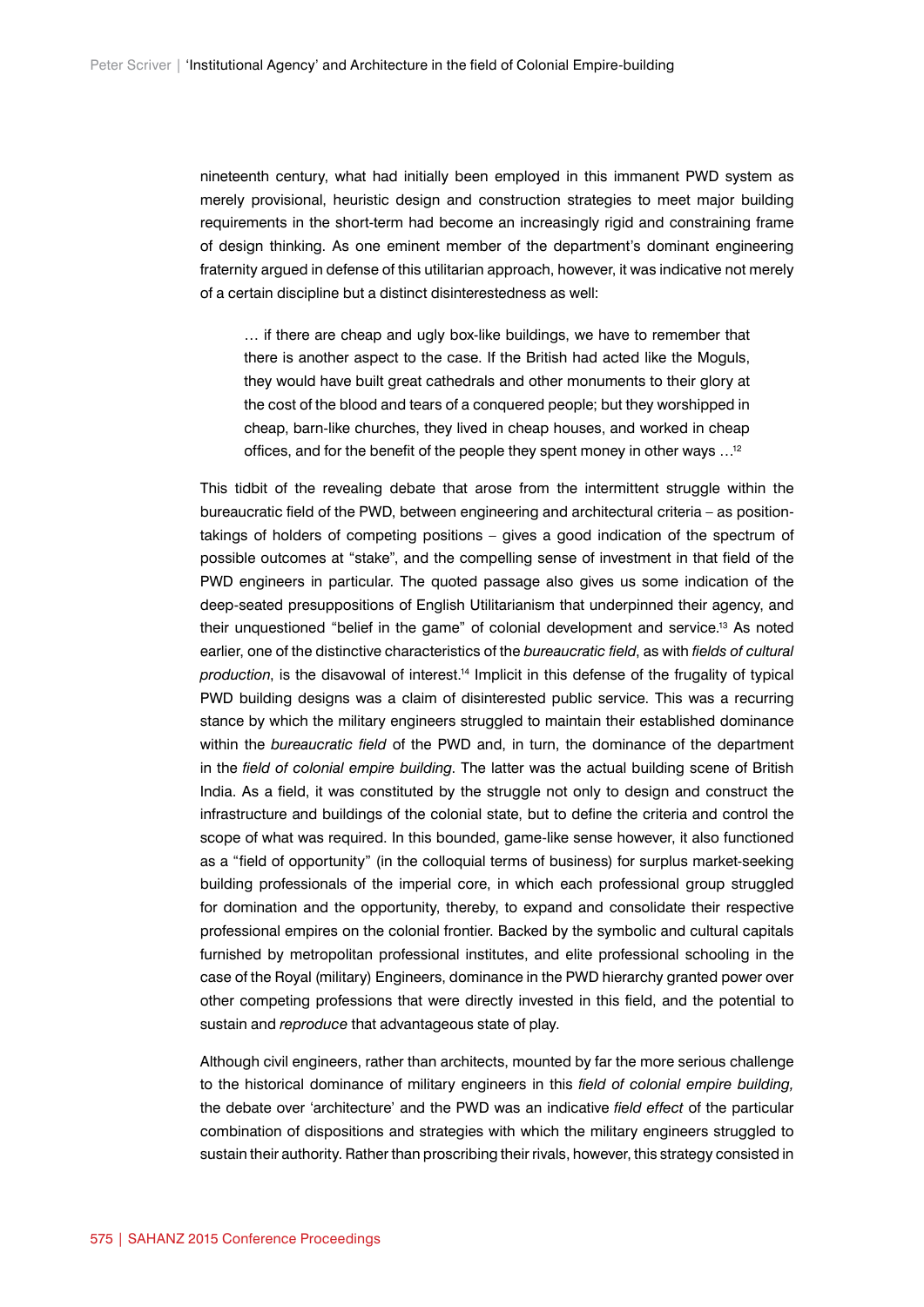

attempting to render them redundant by extending themselves professionally, as the wouldbe Renaissance-men of Victorian India, to monopolise competence across the spectrum of the contemporary Arts and Sciences. Whilst claiming an omni-competent middle-ground, this amounted to a see-saw strategy of assimilation and distinction as the military engineers simultaneously extended and developed their competence in the latest technical innovations of civil engineering at one end of the field, and in the formal and representational aspects of Architecture, at the opposite end.

### **"cultural production"?: "Architecture" in the field of colonial empire-building**

Equipped by their academic schooling, and the cultivated predisposition of the intellectual elite of the British military classes, the military engineers serving in the PWD brought their aesthetic sensibilities as skilled sketchers and watercolorists, together with their technical knowledge of building engineering, to tackle a wide range of architectural projects, from humble regimental churches and barracks to major public buildings. These ventures into the professional domain of the architectural discipline experienced little resistance within the PWD, and were opposed with only mild disdain and general resignation by members of the British architectural profession, who saw little significant opportunity in India before the turn of the twentieth century.<sup>15</sup> It fell upon the autonomous lobby of crafts advocates in colonial India to articulate the most passionate criticisms against this putative subsumption of Architecture by modern engineering. Paradoxically, then, it was this radical fringe – the least professionally qualified of the various players in the field – who had succeeded, by the late nineteenth century, in dominating the moral high-ground of disinterested concern for the status of Architecture in colonial-modern India. Such disinterestedness was the hallmark of what can be discerned as a distinct sub-field of "*cultural production*" within the larger *field of colonial empire-building*.

The anomalous stance of the crafts enthusiast, F. S. Growse, was a revealing case in point. Growse was a district administrator in the Indian Civil Service (ICS) who took an unusually pro-active role in conserving and promoting the traditional building crafts of the various provincial localities in which he was posted. Although the ICS was the elite circle of power and privilege in the colonial bureaucracy, Growse willfully sacrificed his upward progress in government for the sake of his architectural convictions. Not only did he court official censure and, ultimately, demotion, by persistently defying the design norms and protocols of the PWD, using public funds to commission traditional craftsmen to design and build *modern* public buildings such as churches, market-halls and district courthouses, he also surrendered considerable political capital and personal resources in order to insure that this renegade crafts-built architecture, along with his polemical critiques of the PWD system, were disseminated through independent publications.<sup>16</sup>

The anti-PWD polemics of Growse and other crafts enthusiasts in India were philosophically aligned with William Morris and John Ruskin's contemporaneous Arts and Crafts movement and its critique of mechanisation. The brunt of this polemic was therefore directed at the baldly utilitarian output of the PWD, focusing – somewhat reductively it must be said in its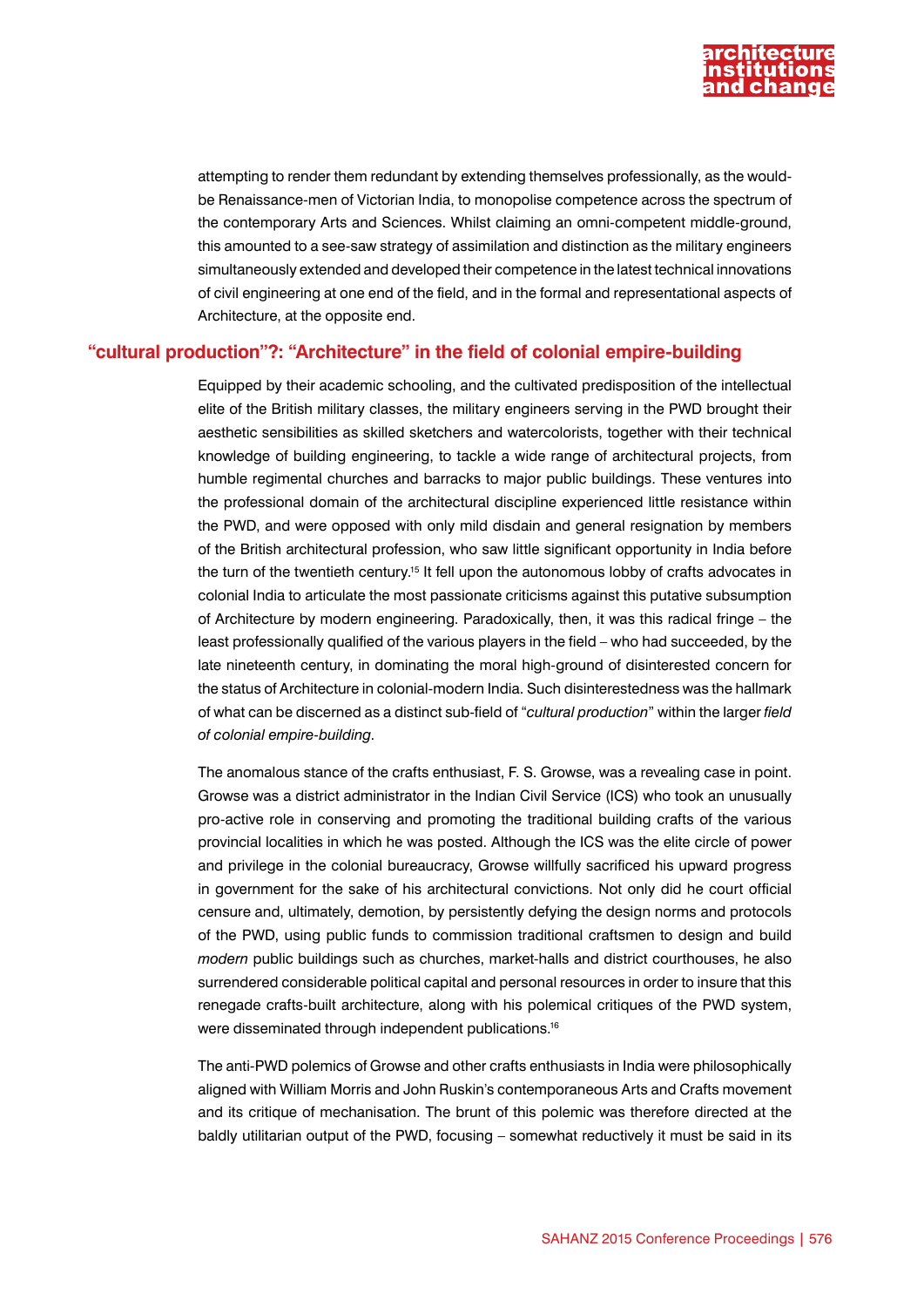defense – on the department's standardised designs for the simple, everyday buildings such as barracks and bungalows. But this critique strategically ignored the comparatively extraordinary and self-consciously *architectural* design efforts by engineers such as Captain Henry St. Clair Wilkins, Captain James Fuller of the Bombay PWD, and, in particular, Captain Samuel Swinton Jacob, the British chief of public works and buildings for the nominally independent princely State of Jaipur. While Wilkins and Fuller produced monumental compositions in the Italian Gothic style for public hospitals, Government Offices and Law Courts, that would sit comfortably astride George Gilbert Scott's slightly later gothic designs for the University of Bombay, Jacob was altogether more radical in his efforts to produce a hybrid architecture that was demonstrably both *modern* and *Indian*. Working, like Growse, in the provincial backwaters of the colonial scene, and sympathetic in part with the craft lobby's concern to sustain a living connection with India's past architectural splendours, Jacob – as an engineer/architect – was not content, however, to simply surrender the ideals of design and innovation to some all-providing notion of *tradition*. Rather, Jacob and his indigenous staff of skilled draftsmen proceeded methodically to objectify traditional Indian architectural practice in the form of an encyclopedic graphic compendium of typical stylistic details from which novel new building designs could be freely and efficiently composed.17

In the struggle for dominance in this putative *sub-field of cultural production* a bi-polar *field structure* had emerged by the end of the nineteenth century. Whereas the fundamentalist aesthete, Growse, with his ostensibly selfless commitment to the *restricted production* of an architecture without architects represented the relatively more autonomous pole of this field, Jacob's innovative approach to the efficient (re)production of tradition-based Indian architecture, represented the patently more heteronomous positions and *positiontakings* typical of the military engineers of the PWD – the "bridge-builders" of the colonial technocracy, both literally and figuratively – in their tactical engagement across several overlapping fields. Indeed Jacob was sufficiently prolific and proficient in the production of these hybrid designs, to be pulled out of retirement, in 1912, to serve as a special advisor to Edwin Lutyens – upon the latter's appointment to head up the design team for New Delhi – as the most knowledgeable living British authority on the Indian styles.<sup>18</sup>

The introduction of fully qualified architects into the PWD, in the early years of the twentieth century, was, by all evidence, the outcome of a rare direct intersection between the *bureaucratic field* of the PWD and the relatively autonomous *political field* of colonial policy-making. Such matters were the concern of the ICS –Growse's branch of the colonial bureaucracy – the so-called "heaven-born" state nobility of specially groomed technocrats who directly ruled British India through the Viceroy's council and the district administrative system.<sup>19</sup> After decades of political ambivalence if not outright censure on economic grounds, this novel call for "Architecture" was a sign of fundamental changes in the conceptual framework of Empire itself. Buildings were no longer required to transform and develop the environment, but rather to represent a colonial social order that had reached a steady and sustainable state in its development – or so it was believed. An imperial architecture was now required that would give identity to the corporate whole and particularity to its subordinate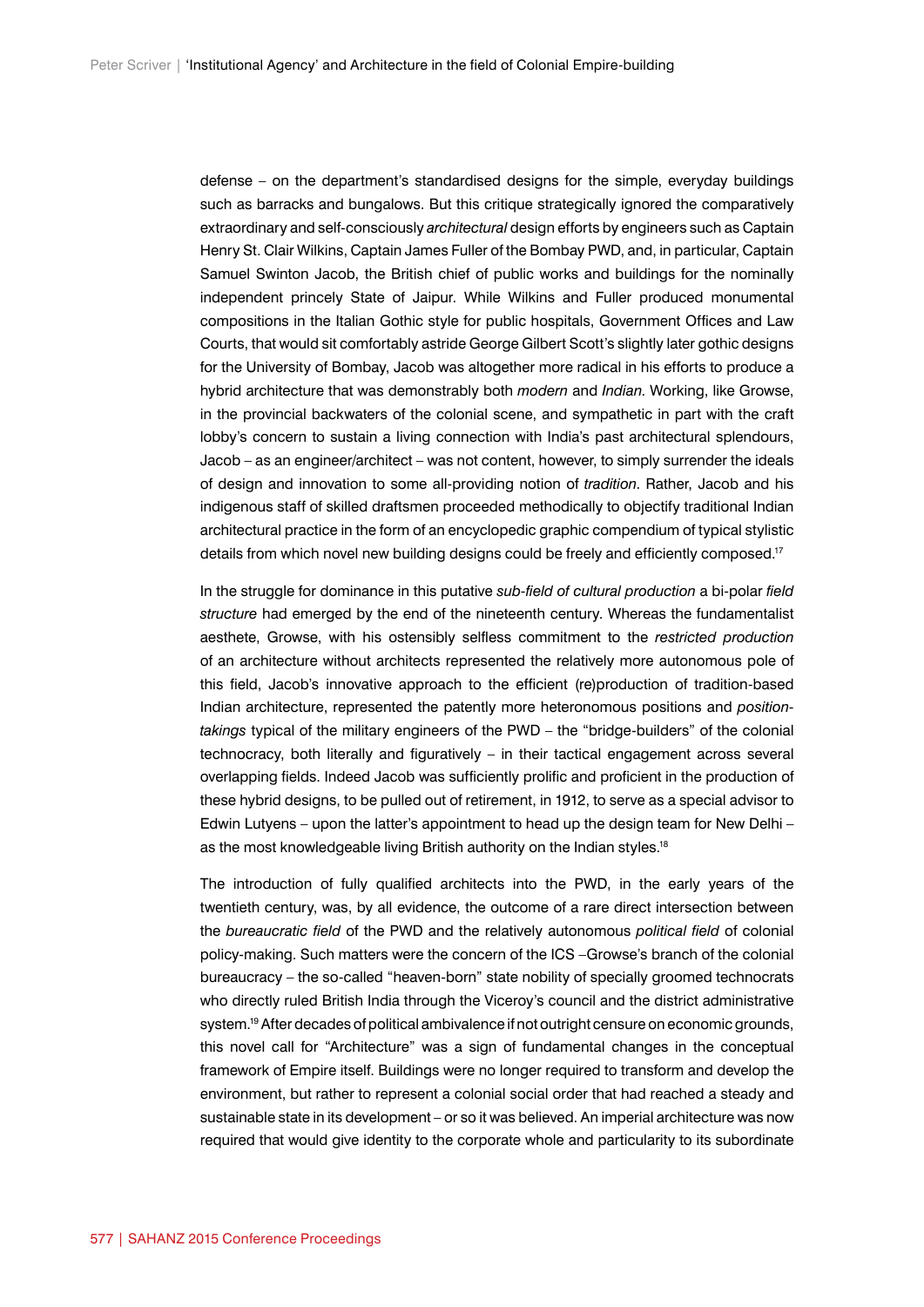

parts.20 But once installed within the PWD system – beginning in 1901 with the appointment of John Begg as the first Consulting Architect to the Government of Bombay – this vanguard of RIBA-qualified architects set to work on their own relatively autonomous agenda, striving passionately to dominate and restructure the anomalous *sub-field of cultural production* regarding "modern-Indian architecture" that had been developing without their involvement in the margins and by-ways of colonial empire-building. Not only did they attempt to win artistic autonomy, internally, from the engineering cadre that continued to dominate the PWD as a *bureaucratic field*, but from the external crafts lobby as well.

The actual buildings that these PWD architects designed were an intriguing product of their struggle, and the relative autonomy they had established by the second decade of the twentieth century in this unlikely position, nested within the *bureaucratic field* of the PWD. Although several of these departmental architects were highly accomplished in the archaeologically correct representation of Indian architectural styles, their mature work gravitated towards a more demure free-style derived from a broad palate of regional architectures that could provide rational solutions to the technical problems of building in a hot climate yet affirm the renewed convictions of the day in the universal applicability of the greater Greco-Roman architectural heritage.21

Begg's later designs illustrate his own leaning towards a Byzantine variant of the genre – a style that could be said to represent the very foundations of the Christian civilisation of the West while, at the same time, the most "Oriental" of the European building traditions. In the processes as in the forms that the architecture of modern India might follow, Begg argued, "it was the day of … uncompromising middle positions, … not … for extremes."22

In 1907, Begg was promoted to the top post in this fledgling architectural branch of the Indian PWD, and over the subsequent 14 years of his tenure at the helm, at least 20 other qualified architects were recruited through the RIBA. Most of these functioned in a relatively independent capacity as heads themselves of the consulting architect's offices in each of the various provincial and territorial governments that comprised British India. Much to Begg's chagrin, however, these younger men were professional opportunists, by in large, who evidently coveted their effective autonomy from Begg's supervision, demonstrating little loyalty to any corporate vision of a modern British Indian architecture. Begg tried hard to exercise some influence upon his colleagues' methods and standards of professional performance. "In [the] struggle with conditions inherent in every problem," he argued, "... it is not the 'free-hand' the architect requires so much as sympathy, confidence, appreciation and protection from non-professional and other irresponsible criticism." While it was necessary to give a fairly "free-hand" to each man individually; he felt there was something to be said for the old "*esprit de corps*" of the PWD engineers and the formal coherence of their built product. Recognition of the status and responsibilities of the architects within the PWD system depended in part on recognition and understanding of that system itself.<sup>23</sup>

Begg found himself occupying a curious position at the intersection of two different fields, on the one hand promoting the ideal of the architect as an autonomous professional within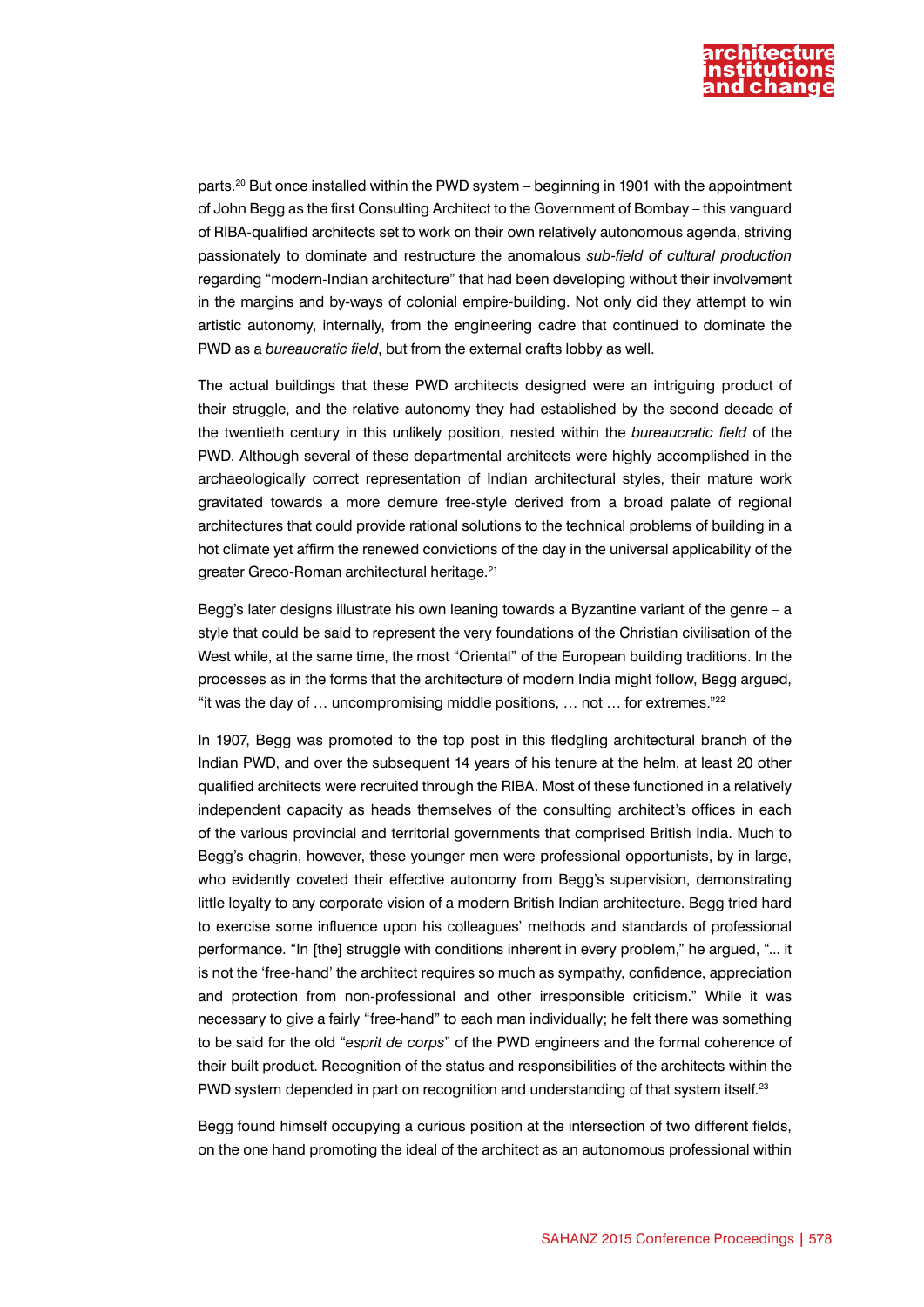the colonial works system, exercising distinctly different expertise and practices from those of the PWD engineers; on the other hand believing that solidarity in promoting that view, and reasonable conformity to the rules of play that prevailed in the colonial works system, were the only way in which he and his colleagues could possibly succeed in gaining due respect and dominance in their own field. Despite all the immediate contention surrounding the unequal relationship between the professions in the department, Begg had to concede his admiration for "the older architectural efforts of the PWD – those of the engineers – ... [that] had the merit of a very considerable coordination and consistency ..." In his view, these were the result of his rivals' common schooling back in England, "and by the feeling of solidarity implanted in the men by that and their common service conditions."<sup>24</sup>

Paradoxically, this field-specific struggle was to prepare the ground for the architectural apotheosis of Empire that Edwin Lutyens and Herbert Baker were presently invited to build at New Delhi, a further overtly political intervention that would once again close the field to the relatively autonomous state of architectural production that the in-house PWD architects had briefly attained. In an address to the RIBA in 1921 while home in England on longservice leave, Begg boldly proclaimed "a great future for architecture and architects" in modern India, hopeful perhaps of recruiting new colleagues to join in the cause.<sup>25</sup> However, Begg was almost certainly aware that his political masters had already decided to retrench his own post and save him the bother of the return journey. In the scheme of the more politically sophisticated ICS technocrats who dominated the colonial administration, the grand edifice of Empire had already been substantially constructed by this time. Far be it for any architect, nor even the colonial engineers, to improve it.

### **Conclusion**

In this necessarily brief, exploratory paper, I have examined some instances of the historical struggle between engineering and architecture within the bureaucratic space of the British Indian Department of Public Works, as indices of a discrete sub-field of cultural production in late colonial India that was specifically concerned with the nature and production of "modern Indian architecture". I considered how this sub-field co-existed within the meta-field of the colonial state, with relative autonomy from the immediate bureaucratic field constituted by the PWD, and from the further removed political field of colonial policy-making and persuasion. Although architecture was undoubtedly used at times by the colonial regime as a tool for political representation and propaganda, we have seen how the colonial works bureaucracy was also, somewhat surprisingly, an institutional framework in which cultural production was undertaken with more independent and critical consciousness. The field of relative autonomy that John Begg believed he could circumscribe for himself and his "corps" of fellow PWD architects – incorporated paradoxically, as it was, on the difficult but institutionally stabilised middle-ground of salaried service to the colonial state – was free in his view from both the fundamentalist compulsions of purely tradition-bound building craft, on the one hand, and direct subservience to autocratic political patronage on the other, which was the fate of ostensibly independent consultants such as Lutyens and Baker.<sup>26</sup> The degree to which Begg and his colleagues were truly "disinterested" players from economic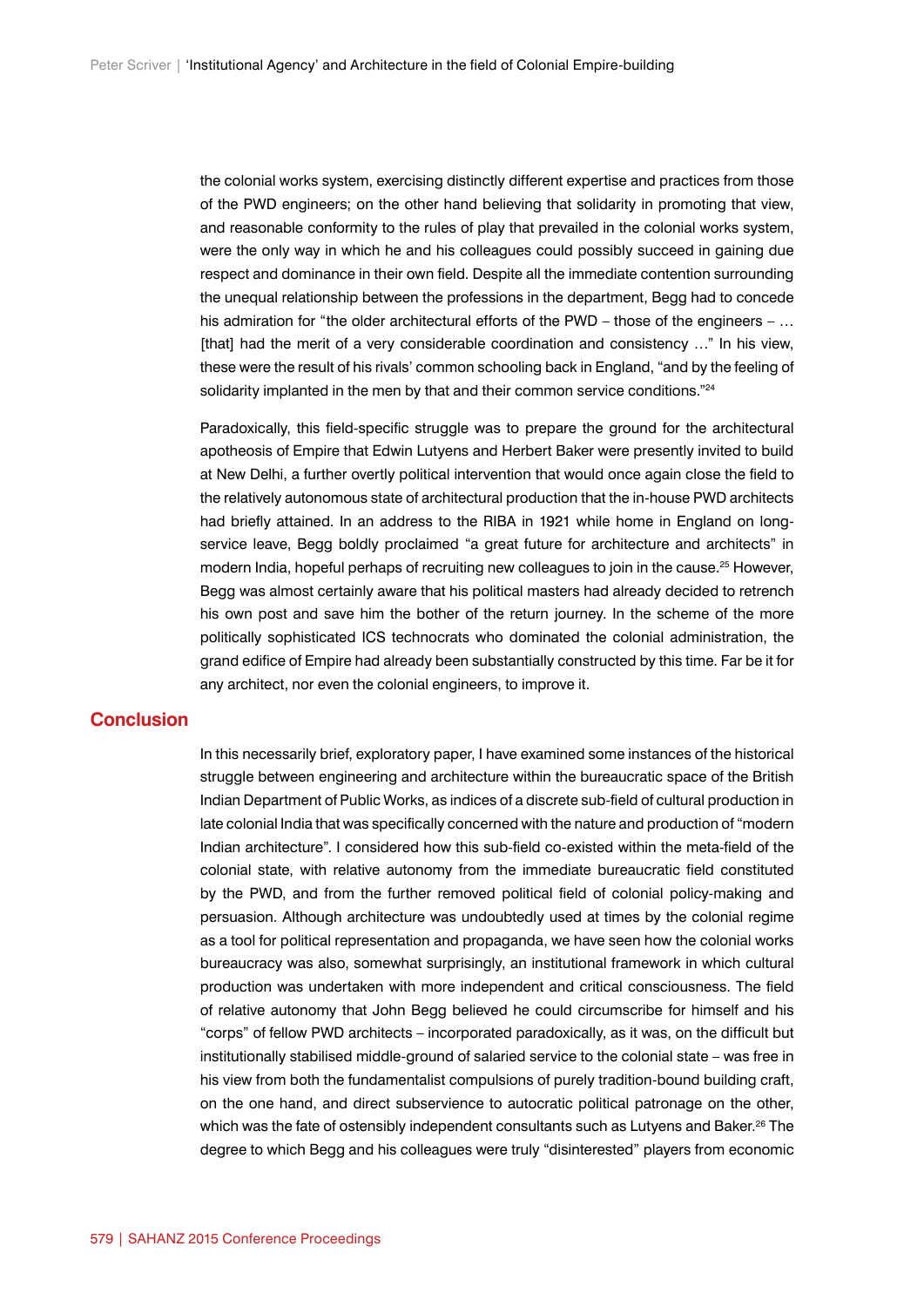

and political standpoints is certainly debatable. But Begg clearly believed in his own disinterestedness, to the point of self-sacrifice for the cause of a modern Indian architecture.

The apparent elision illustrated in this case between the respective disinterest of the artist and the bureaucrat/technocrat – what Bourdieu observed as their mutual "interest in disinterestedness"27 – merits further investigation, I believe, along the lines of the "*field* study" I have attempted to sketch here. For those of us engaged in the study of the recent colonial-modern past and its relevance for better understanding cultural production in the global present, the inherent focus of this approach on the struggles for order at the boundaries and overlaps between fields promises further critical insight into the role that buildings and their builders can play in institutionalising the coercive and cultural violence of colonialism in other forms.

10 Lipstadt, "Can 'Art Professions' be Bourdieuean Fields of Cultural Production?," 399.

<sup>1</sup> Robert G. Irving, *Indian Summer: Lutyens, Baker and Imperial Delhi* (New Haven and London: Yale University Press, 1981); Philip Davies, *Splendours of The Raj: British Architecture in India, 1660 to 1947* (London: J. Murray, 1985); Christopher Tadgell, *The History of Architecture in India: From the Dawn of Civilization to the End of the Raj* (London: Phaidon Press, 1994).

<sup>2</sup> Giles Tillotson, *The Tradition of Indian Architecture: Continuity, Controversy and Change Since 1850* (New Haven and London: Yale University Press, 1989): Thomas Metcalf, *An Imperial Vision: Indian Architecture and Britain's Raj* (Berkeley and London: University of California Press, 1989).

<sup>3</sup> John Lockwood Kipling, quoted in Tillotson, *The Tradition of Indian Architecture*, 86.

Peter Scriver, "Empire-building and Thinking in the Public Works Department of British India," in *Colonial Modernities: Building, Dwelling and Architecture in British India and Ceylon*, ed. Peter Scriver and Vikramaditya Prakash (London and New York: Routledge/Architext, 2007), 69-92. See also Peter Scriver, "Imperial Progress: On the Impracticality of Problem-Solving in Colonial Indian Building Design," *Fabrications* 11, no. 2 (September 2001): 20-45; Peter Scriver, "A Feel for the Game: Anticipating Modernism in the Architecture of Colonial India," Habitus 2000: A Sense of Place, Perth, September 2000, CD-Rom.

<sup>5</sup> Pierre Bourdieu and Loic J. D. Wacquant, *An Invitation to Reflexive Sociology* (Chicago: University of Chicago Press, 1992), 102.

<sup>6</sup> Hélène Lipstadt, "Can 'Art Professions' be Bourdieuean Fields of Cultural Production? The Case of the Architecture Competition," *Cultural Studies* 17, no. 3-4 (2003): 390-419. See page 398 in particular.

<sup>7</sup> Bourdieu and Wacquant, *An Invitation to Reflexive Sociology*, 102.

<sup>8</sup> Lipstadt, "Can 'Art Professions' be Bourdieuean Fields of Cultural Production?," 398.

<sup>9</sup> Pierre Bourdieu, *Practical Reason: On the Theory of Action* (Stanford: Stanford University Press, 1998), 41-42; Bourdieu and Wacquant, *An Invitation to Reflexive Sociology*, 110-112.

<sup>11</sup> Scriver, "Empire-building and Thinking in the Public Works Department of British India."

<sup>12</sup> Response of Lionel Jacob, K.C.S.I., to a paper read before the RIBA, 19 February 1923, by H. V. Lanchester: "Architecture and Architects in India," *RIBA Journal* 30 (March 1923): 293-308. Jacob was a retired engineer and former Secretary to the Government of India in the Department of Public Works.

<sup>13</sup> The Utilitarian ethos also grounded much of the rest of the British Indian administration that emerged from the regime of former British East India Company at the time of the department's inception in the mid-nineteenth century. Eric Stokes, *The English Utilitarians and India* (Delhi: Oxford University Press, 1992). The belief in the game, what Bourdieu calls "*doxa*", is essential to the constitution of a field. Bourdieu and Wacquant, *An Invitation to Reflexive Sociology*, 98.

<sup>14</sup> Bourdieu, *Practical Reason*, 84.

<sup>15</sup> T. Roger Smith, "Architectural Art in India," *Journal of the Royal Society of Arts* 21 (March 7, 1873): 278- 287; Gavin Stamp, "British Architecture in India, 1857-1947," *Journal of the Royal Society of Arts* 129 (May 1981): 358.